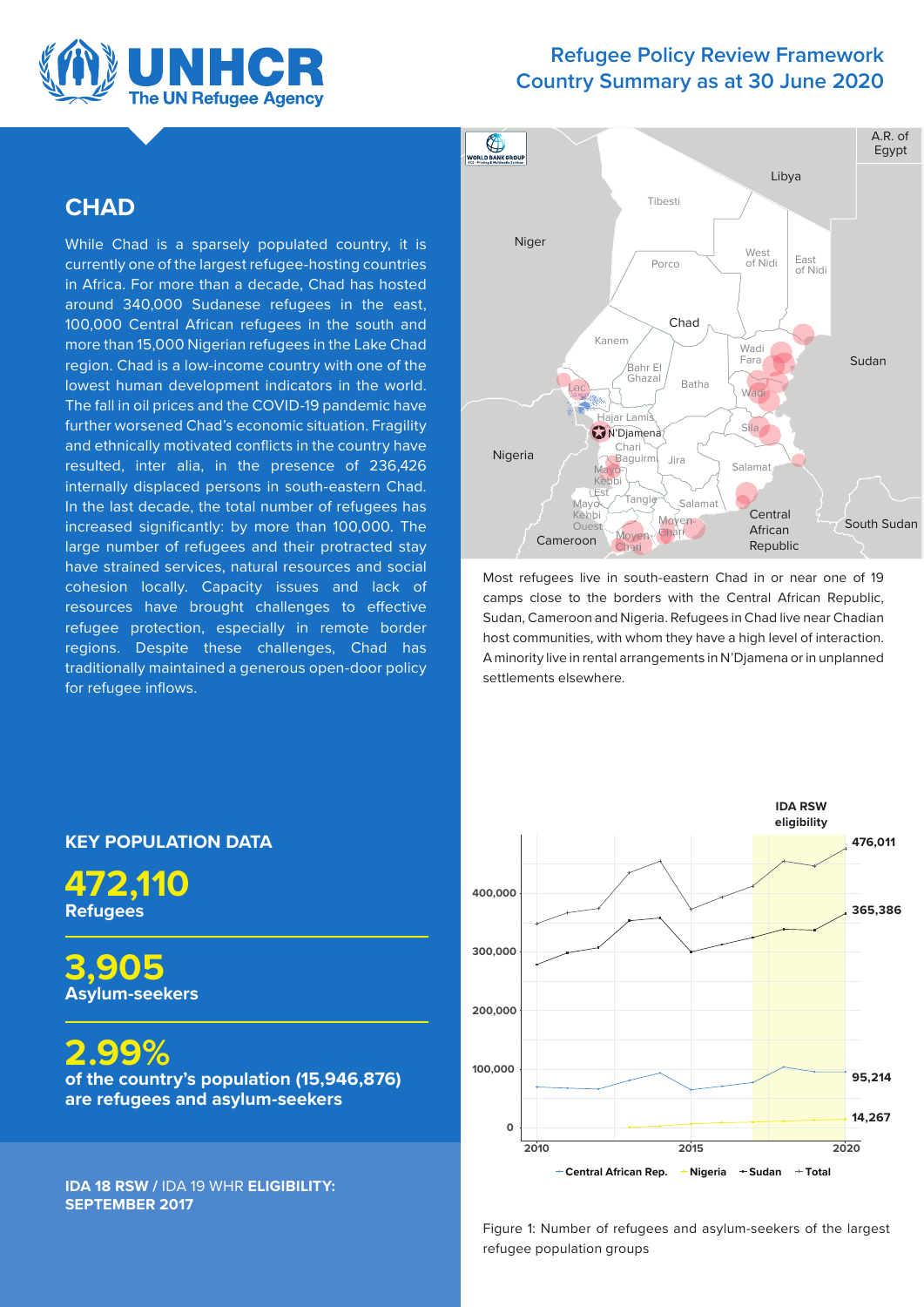# **OVERVIEW OF REFUGEE POLICY ENVIRONMENT (JULY 2017– JUNE 2020)**

From July 2017 to June 2020, the Government of Chad has significantly developed its approach to managing refugee situations. The most significant policy developments at the national level are as follows:

- **•** Agreement in 2019 by the Council of Ministers on the text of a National Law on Asylum (adopted in December 2020), which represents a critical milestone in ensuring freedom of movement, access to health care, education, justice, and wage-earning employment, and favourable treatment for selfemployment for refugees and in guiding the establishment of an efficient national asylum system.
- **•** Adoption by a National Symposium in September 2018 of an action plan to implement the Comprehensive Refugee Response Framework (CRRF), focusing mainly on alternatives to camps based on the process of "villagization" and the integration of refugees into the national education and health systems.
- **•** Integration of refugees into the Chadian education system and sectoral plan and the assignment of Chadian teachers to refugee camp schools in the resumption of their management by the State.
- **•** Elevation in 2018 of 108 camp-based refugee schools and 10 vocational training centres to the rank of official public schools (benefitting from funds received from the [Global Partnership for Education](https://www.globalpartnership.org/where-we-work/chad) to support access to primary education for all children living within its borders);
- **•** Completion of agreements with 12 Public and Private Universities, whereby they would include refugees in their systems.
- **•** Establishment through Presidential Decree No 1378/PR/2019 of a ministerial-level High Committee to provide policy, strategic and technical guidance "for better protection and treatment of refugees and host communities as well as for the harmonious development of refugee reception areas" as well as a technical-level working group.
- **•** Development of a strategy to transform camps in rural areas into villages, and those in urban areas into neighbourhoods, resulting in refugees arriving from the Central African Republic in 2018 being able to settle in villages in Southern Chad. Progress has also been made with the absorption of three refugee camps into Chadian villages.

Chad also signed a [Tripartite Agreement with Sudan and UNHCR in May 2017](https://www.refworld.org/docid/609efd534.html) that guarantees adherence to the principles applicable to the voluntary repatriation of refugees and also seeks to enhance cooperation on information sharing, community dialogue and the use of go-and-see/come-and-tell visits enabling refugees to make informed decisions regarding voluntary return.

In the context of the eligibility discussions on the IDA18 Sub-Window for Refugees and Host Communities, in July 2017, the Government of Chad stressed five strategic priorities in relation to the integration of refugees into Chadian society: to adopt laws and regulations; to strengthen the rights of refugees and internally displaced persons; to ensure equitable access to basic services for refugees and host communities; to increase the effectiveness of national bodies in charge of refugees; and to enhance humanitarian and development coordination.

Chad was also active regarding refugee issues in the international sphere from 2017 to 2020. During the September 2016 New York Leaders' Summit on Refugees, President Idriss Deby committed to a series of policy actions including: improving access to education for refugee children, especially secondary and higher education; providing access to arable land and strengthening the corresponding extension services; establishing a system for the regulation and issuance of civil documents and adopting a refugee law in line with the 1951 and OAU Conventions.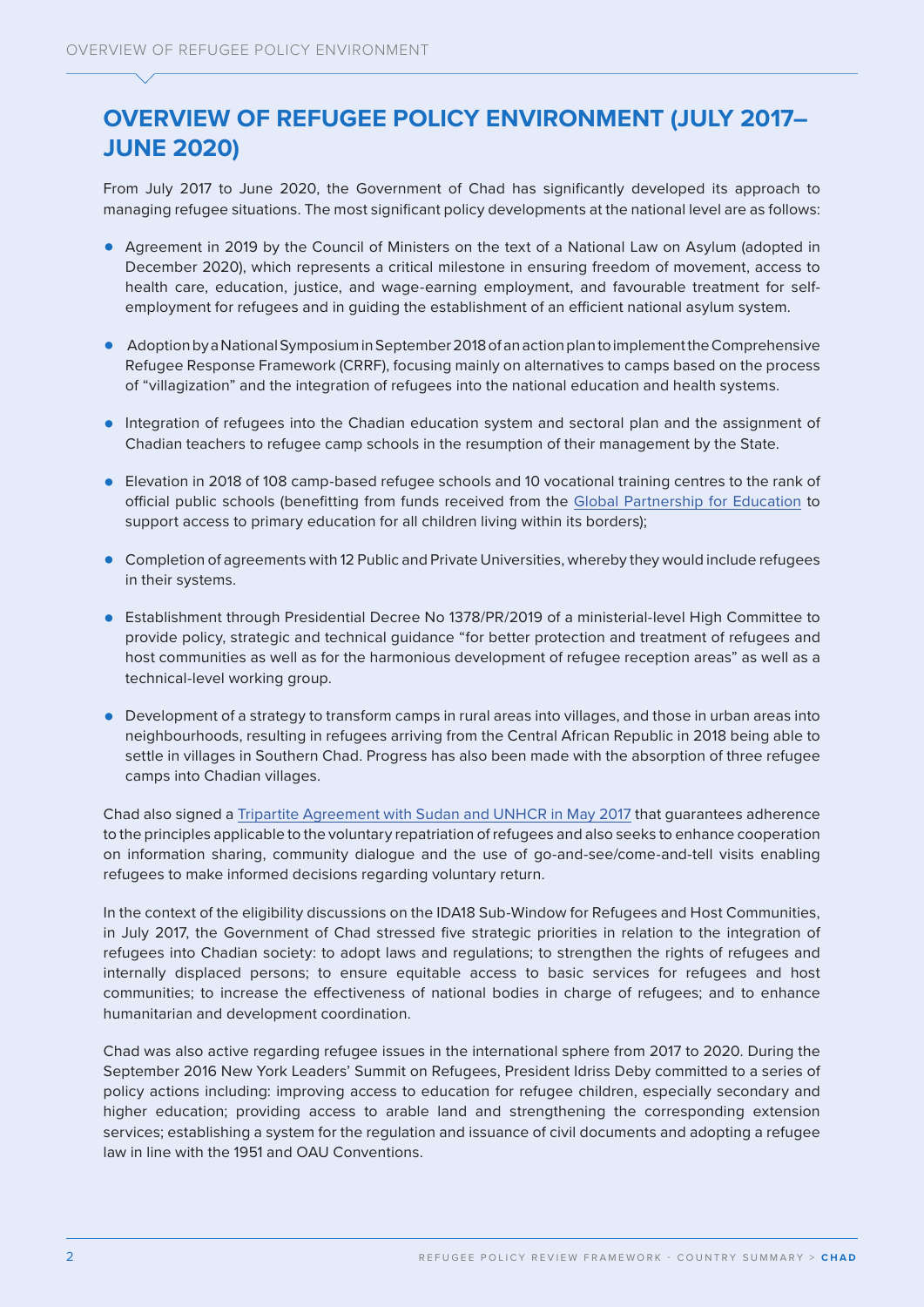Chad then adopted the [Global Compact for Refugees \(GCR\)](https://globalcompactrefugees.org/article/chad) in December 2018 and, at the [Global Refugee](https://www.unhcr.org/global-refugee-forum.html)  [Forum](https://www.unhcr.org/global-refugee-forum.html) in December 2019, Chad reiterated its willingness to improve and implement refugee protection policies. This included eight pledges to, among other things, pursue the progressive integration of refugees into sectorial plans, support Voluntary Repatriation and adopt an out-of-camp approach to help refugees settle in villages by transforming 30 per cent of refugee camps on its territory into villages by 2023. It also pledged to end statelessness by 2024, to establish a specific procedure for determining stateless status and to issue free birth certificates for an estimated 120,000 refugee children and identity documents to all Chadian returnees.

Notwithstanding a number of achievements to date which are mentioned below in the related subdimensions, concrete progress on the implementation of pledges and related policies has been stalled over the last six months, reflecting the Government's priorities in responding to the pandemic.

# **POLICY DIMENSIONS (AS AT 30 JUNE 2020)**

# **1 Host Communities**

### **1.1 Support for communities in refugee-hosting areas**

There are no national fiscal/budget policies for timely additional financial transfers from the national treasury to the areas that are economically affected by the presence of refugees. In general, there is hardly any transfer from central to local level, with the exception of additional expenditure related to security. Financial contributions to refugee-hosting areas are generally based on projects and programmes funded by external donors.

[A National Strategy for Social Protection](https://www.refworld.org/docid/60ae7f5f4.html) was adopted in July 2015, covering the period 2016–2020. Its implementation has been limited though. Its overall objective is to progressively establish a comprehensive, effective and efficient social protection system that addresses financial needs, livelihood security, risk management, vulnerability reduction and access to basic social services for all Chadians and residents in Chad, including refugees, returnees and internally displaced persons, thus contributing to a more equitable society. The refugee-hosting areas, which are among the poorest in the country, are not specific target areas of the Strategy. The document is currently under revision by a multidisciplinary committee for the period 2022–2026. The Refugee and Host Communities Support Project (PARCA), financed by the World Bank and implemented by the Government illustrates that the majority of the current social protection interventions are funded by international stakeholders.

# **1.2 Social cohesion**

The [Chadian Constitution](https://www.refworld.org/docid/609e8da34.html) is the prime instrument aimed at identifying, preventing, and mitigating potential social tensions and risks of violence, including in refugee-hosting areas. Its preamble provides for social cohesion between communities of different origins through the sharing of values and opportunities. No specific law exists on social cohesion. However, the matter is pursued through the work of several ministries namely the Ministry of Justice and Human Rights, the Ministry of Territorial Administration, the Ministry of Social Welfare, the Ministry of Livestock and the Ministry of Agriculture. The issue of social cohesion in refugee-hosting areas features in some initiatives/studies such as the [Forum on the sustainable](https://reliefweb.int/sites/reliefweb.int/files/resources/NOTE%20CONCEPTUELLE%20FORUM%2025-27%20JUILLET.pdf)  [socioeconomic inclusion of refugees in Chad](https://reliefweb.int/sites/reliefweb.int/files/resources/NOTE%20CONCEPTUELLE%20FORUM%2025-27%20JUILLET.pdf) (2017), whose objective was to identify and analyse the constraints that hinder the sustainable socioeconomic and legal inclusion of refugees and to make recommendations accordingly. Another example is a [Study on social cohesion in the Lake Chad Basin](https://www.urd.org/fr/publication/rapport-bassin-du-lac-tchad-soutenir-la-cohesion-sociale-par-lappui-aux-mecanismes-endogenes-de-prevention-mediation-et-resolution-de-conflits-2020/) (2020), which, as part of the RESILAC EU and AFD funded project, explores how humanitarian aid could support endogenous conflict prevention, mediation and resolution mechanisms and how it can participate in strengthening social cohesion at community level.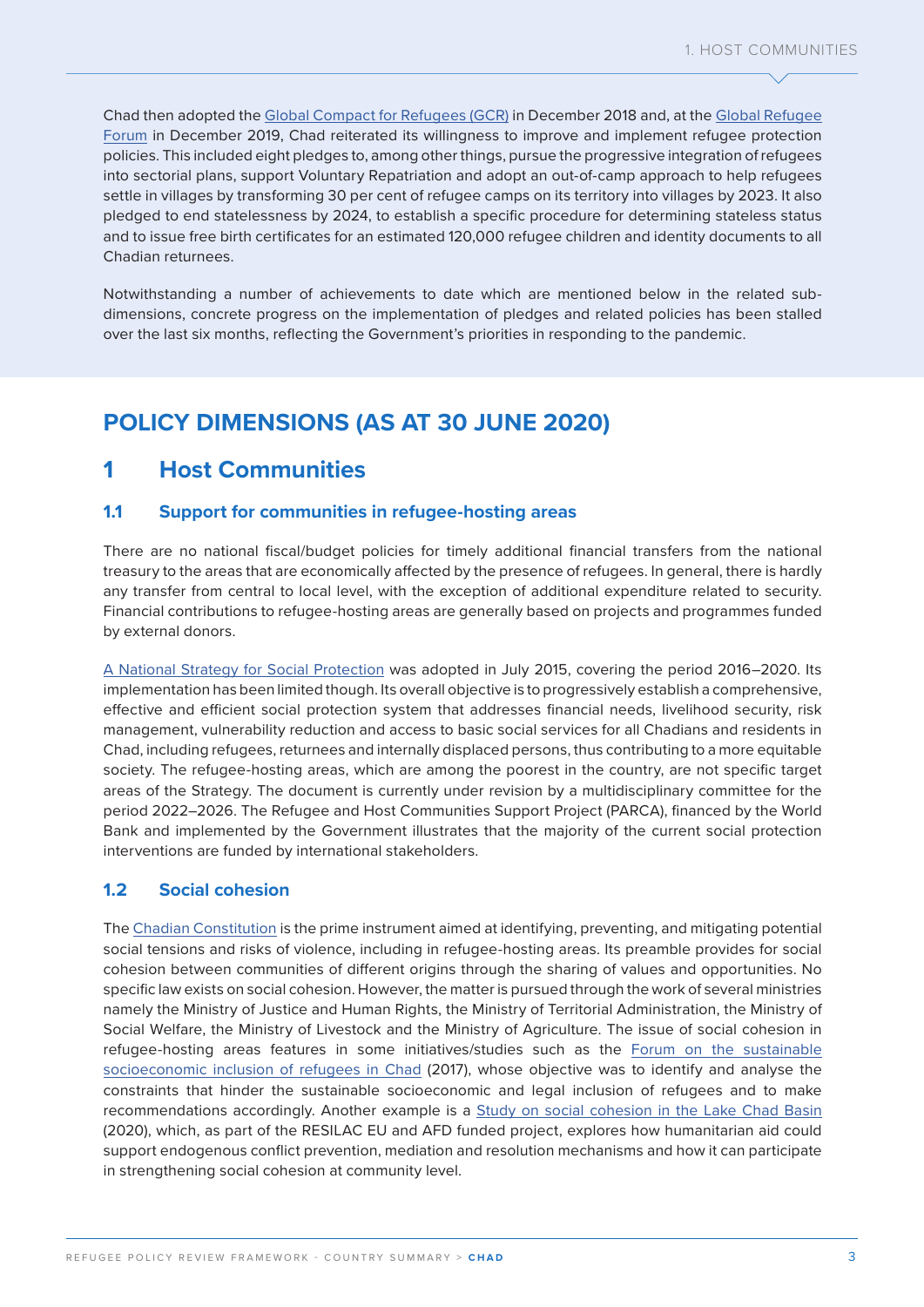[The National Development Plan document \(2019–2021\)](https://chad.un.org/sites/default/files/2020-02/PND%20Chad.pdf) provides for the establishment of consensual mechanisms for the peaceful settlement of conflicts by strengthening the legal framework in order to promote trust between communities and security forces, socio-security dialogue, peaceful coexistence and respect for differences. Additionally, at sub-national and local levels (i.e. at governorates, prefectures, sub-prefecture and village levels), there is a country-wide structure of traditional leaders. In the Eastern part of Chad, the Sultans hold a similar rank as the Governors' with political and judicial powers. In the South and in the Lake Chad region, there are fewer Sultans, but the Chefs de Canton are the traditional leaders. They play an important role in maintaining peaceful coexistence within and across the communities and take an active part in the discussions around land access and use.

In some locations, refugees outnumber the local population (up to 3 or 4 to 1). However, overall, refugees across Chad coexist peacefully with the local population because of strong ethnic and cultural ties and common traditions. With UNHCR support, the Government has set up joint committees in all of the refugee camps and reception sites, made up of refugees and host community members. Their objective is to promote and advocate peaceful coexistence and conflict resolution. They play a preventive role in sensitizing communities to the importance of living together despite the challenges associated with sharing resources. They also enable conflicts to be resolved peacefully and facilitate socioeconomic inclusion in the host areas. Women play an important role in conveying messages of peace and social cohesion, as well as in the settlement of disputes.

National policies do formally protect refugees from discrimination. The [Constitution](https://www.refworld.org/docid/609e8da34.html) (Article 5) prohibits any "propaganda of ethnic, tribal, regional or religious character attempting to harm the national unity or the secularity of the State". Having been ratified, the ICCPR and the ICESCR, including the prohibition of any discrimination in the enjoyment of civil, political, economic, social and cultural rights, are part of the national legal framework. <u>[Law No 021/PR/2019](https://www.refworld.org/docid/609f00834.html)</u> governing legal aid and judicial assistance<sup>1</sup> provides that this assistance shall be accessible to all without any form of discrimination based on nationality, sex, age, language, religion, opinion or any other consideration. [Law No 07-007 PR](https://www.refworld.org/docid/609f153a4.html) on the protection of persons living with disabilities<sup>2</sup> protects all the individuals concerned, strengthens their place in society and promotes their rights to education/training and their socioeconomic integration. The absence of specific law and a national plan on the prevention of statelessness has a negative impact on undocumented individuals, which may lead to some forms of discrimination. Discrimination may occur as well in relation to gender identity and sexual orientation.

#### **1.3 Environmental management**

National policies are in place to protect the environment in a sustainable manner and ensure adequate management of resources (Article 51 of the [Constitution](https://www.refworld.org/docid/609e8da34.html), Law 14/PR/98 of 17 August 1998 on environmental protection, Decree No 630/PR/PM/MEERH/2010 regulating environmental impact assessments, Law No 16/PR/99 of 18 August 1999 establishing the Water Code and Order 11 of 28/02/2011 on the hygiene and environmental sanitation code). While these policies do not specifically refer to refugees and/or host communities, they are also applicable in refugee-hosting areas. Law 14/PR/98 on environmental protection establishes basic principles for sustainable management of the environment and the protection against all forms of degradation in order to value the natural resources, as well as land preservation and improve the living conditions of the population. The implementing decree of this law prohibits the felling of trees and the production of charcoal, thereby impacting upon access to cooking energy for refugees in the camps.

<sup>1</sup> https://www.tachad.com/la-justice-tchadienne-dispose-de-laide-juridique-et-de-lassistance-judiciaire 2 http://www.ilo.org/dyn/natlex/natlex4.detail?p\_lang=fr&p\_isn=97314&p\_count=13&p\_classification=05#:~:text=Nom%3A,L oi%20n%C2%B0%2007%2D007%20PR%20du%209%20mai,portant%20protection%20des%20personnes%20handicap%C3%A 9es.&text=R%C3%A9sum%C3%A9%2FCitation%3A,socio%2D%C3%A9conomique%20des%20personnes%20 handicap%C3%A9es.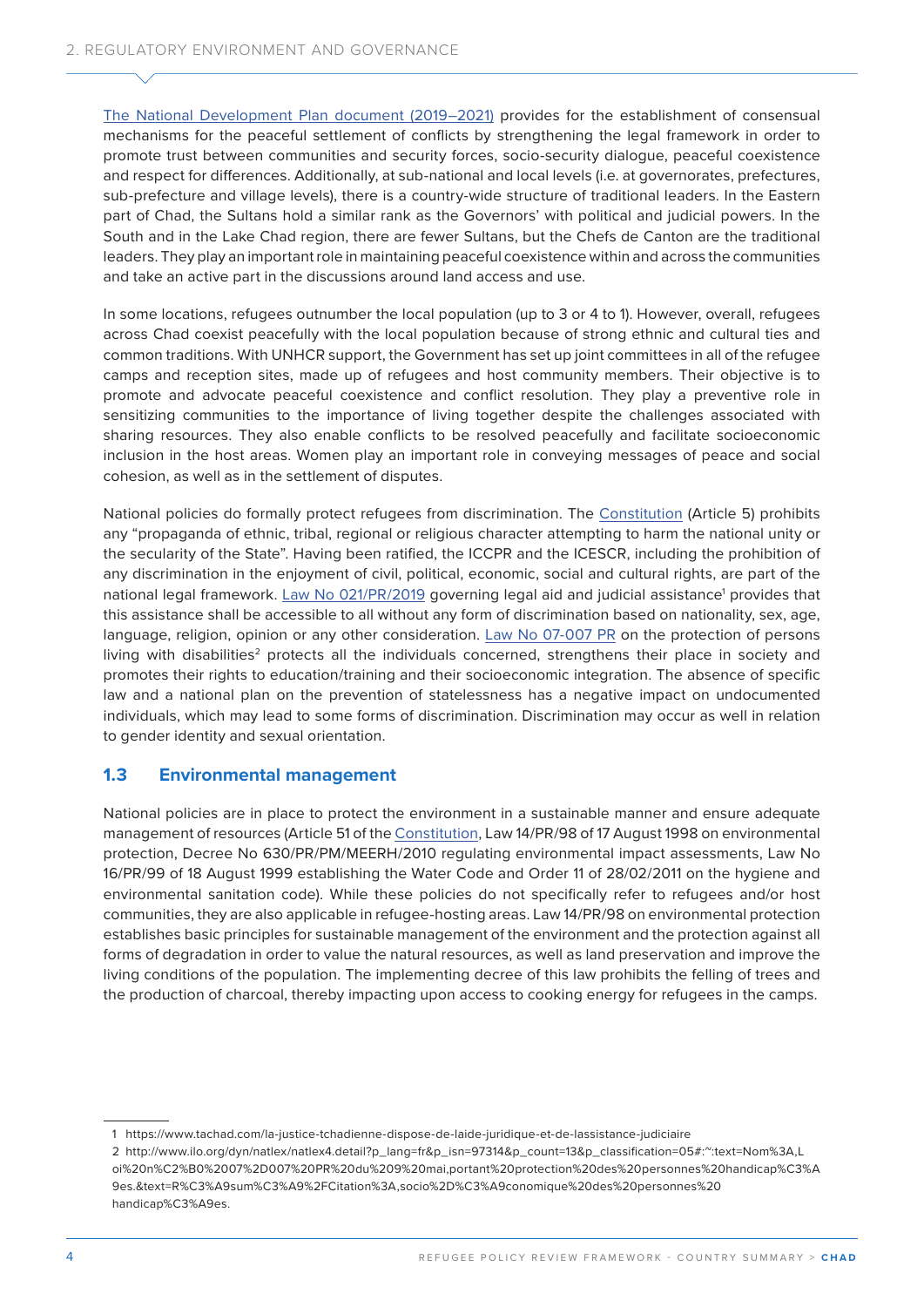### **1.4 Preparedness for refugee inflows**

The issue of refugee inflows is dealt with by the National Commission for the reception and Reintegration of refugees and Returnees (Commission Nationale d'Accueil de Réinsertion des Réfugiés et des Rapatriés - CNARR). The CNARR five-year strategy includes provisions for mobilizing for emergencies. Chad generally relies on UNHCR to support and guide its response to refugee emergencies.

# **2 Regulatory Environment and Governance**

### **2.1 Normative framework**

Chad is a State party to the 1951 Convention relating to the Status of Refugees and its 1967 Protocol, as well as to the 1969 OAU Convention Governing the Specific Aspects of Refugee Problems in Africa. At national level, [Decree No 839/PR/PM/MAT/2011](https://www.refworld.org/docid/609efe754.html) established CNARR, which oversees the overall management of refugees. The Asylum Law, which enacts the provisions of the Convention and the Protocol into the national legal framework, was adopted after the date of the establishment of this baseline. In 2013, Chad enacted the National Birth Registry Code and a law on civil status that enables foreigners to access civil registration documents. The Law of 14 February 2020 has extended the delay to register births to three months. A series of decrees and orders, some being specific to refugees and others applicable to all persons living in Chad, regulate other important issues.

The CNARR, through its eligibility and appeals sub-commissions, conducts refugee status determination. Asylum-seekers from the Central African Republic in Southern Chad and from Nigeria in Western Chad continue to be granted refugee status through a prima facie approach at the time of registration. Other groups and individuals undergo individual determination. There are shortcomings in the implementation of the refugee status determination individual procedures: standard operating procedures are lacking, eligibility officers require further training and the period to process cases is not well-defined. Some 4,500 asylum-seekers are pending a decision. They are in a vulnerable situation as they do not enjoy the same level of rights as the recognized refugees. The [Asylum Capacity Support Group](https://www.unhcr.org/5cc1aba44.pdf) is currently working on improving the national asylum system.

The CNARR eligibility sub-commission deals with first-instance refugee status determination (RSD). It is chaired by a representative of the Ministry of Foreign Affairs, and representatives of different ministries (Ministry of Justice, Ministry of Territorial Administration) and of the Human Rights Committee are members. The appeals are dealt with by the sub-commission for appeals, which is composed of one representative of the Ministry of Justice, one representative of the administrative chamber of the Supreme Court and one member representing the Courts and Tribunals. This sub-commission meets four times per month to ensure due process. In addition, they can interview the applicant to seek additional information in order to review the case. If the case is rejected, the applicant can submit the case to the Supreme Court. The procedure is free of charge. The applicant has the right to be assisted by a pro bono lawyer.

Laws and regulations are written and published in both French and Arabic to facilitate dissemination and awareness. In remote areas where the population does not have access to television or radio, access to information is a challenge for both refugees and host communities, including for some local administrative authorities. Awareness-raising activities are undertaken by CNARR but the high staff turnover in the central and provincial administrations requires continuous effort for this purpose. Specifically, Law 021/ PR/2019 on Legal and Judicial Assistance, which also applies to refugees, is not well known to law enforcement agents in some provinces. In addition, certain traditional practices or beliefs hinder the effective application of laws. The Government continues to sensitize national and sub-national authorities including law enforcement forces and to train them in recognizing refugee identification cards.

### **2.2 Security of legal status**

There are no restrictions pertaining to the stay of refugees and asylum-seekers. Once recognized, refugees can remain in Chad until they cease to be refugees. Once an asylum application has been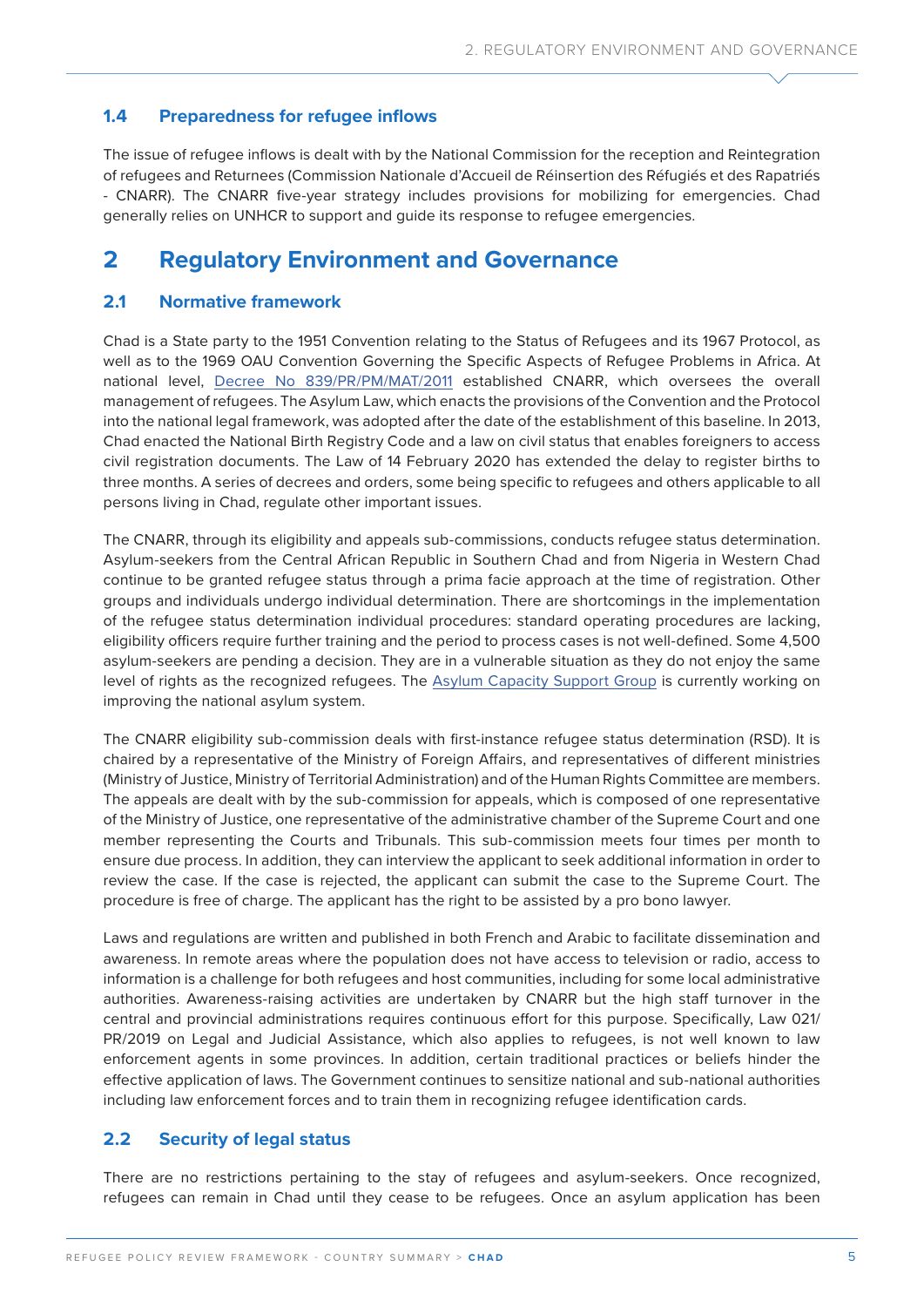registered by CNARR, the applicant can remain in the country until a final decision has been taken on his/ her refugee status. The refugee card issued for a period of five years is renewable. In practice, renewals take place without difficulties, even if there may be delays due to limited resources. Further to registration, asylum-seekers receive an Asylum-seeker's Certificate that is valid for a period of two months, renewable, until the time of the decision. In 2019, in the course of a country-wide biometric verification exercise, all refugee documentation was renewed.

There have been no known cases of unlawful termination of refugee status by way of cancellation, revocation or cessation and no documented reports of refoulement. In view of the frequency of crossborder movements in Southern Chad by refugees from the Central African Republic, UNHCR conducts regular border monitoring through CNARR and local actors to ensure that individuals in need of protection have access to the territory. Due to the COVID pandemic, international borders were closed on 18 March 2020 limiting access to the territory. They were reopened on 1 August 2020.

# **2.3 Institutional framework for refugee management and coordination**

Established by [Decree](https://www.refworld.org/docid/609efe754.html) (No 839/PR/PM/MAT/2011), the CNARR, as an interministerial commission, provides the institutional framework for refugee management. Sitting with the Ministry of Public Security, Territorial Administration and Local Governance (MSPARGL), the Commission liaises with many different line Ministries (Foreign Affairs, Security, Defence, Justice, Finance, Social Affairs, Human Rights, Economy, Education, Health, Environment and Water).

The CNARR is tasked with implementing the legal instruments relating to refugees, ensuring the protection of refugees and asylum-seekers and managing any refugee-related issue (identification and registration of refugees and asylum-seekers, issuance of documentation, administration of refugee camps and sites, etc). It also serves as a technical adviser to the Minister in charge of the Administration of territory and local Governance on durable solutions, notably on voluntary repatriation agreements, resettlement and local integration. The CNARR also has a coordination role among all actors at both national and local levels. However, the ability of CNARR to lead the refugee response, to coordinate and to engage with donors is hampered by limited human and financial resources. In practice, UNHCR provides support for coordinating and leading the refugee response as per the Refugee Coordination Model (RCM). The CNARR is also present in all the refugee camps and in most refugee-hosting areas. Coordination meetings among external partners are chaired by the government counterpart (CNARR or prefect) and co-chaired by UNHCR.

Registration is conducted jointly by the Government of Chad, through CNARR, and UNHCR using the UNHCR database and identity management system (the Profile Global Registration System - proGres), progressively building the Government's capacity in this area. Refugee data is therefore collected and stored separately from the national registration data.

Refugee learners' data is collected by the Ministry of Education. Similarly, refugee patients' data is included in the health information system managed by the Ministry of Health. The Government is still undergoing procedures to make the data public, but it offers a rich comparative analysis of refugees and surrounding hosts for the majority of refugees living in Chad. The systematic inclusion of refugees in the national civil database is being considered by the government. This requires technical and financial prerequisites that are not currently met.

Despite the absence of explicit policy on the matter, UNHCR, in collaboration with the authorities , has set up, over time, various mechanisms in the refugee camps and in N'Djamena to include the refugees for meaningful participation and seek their views. Refugee communities are empowered to elect their representative bodies in all fourteen camps and in the capital. In addition to the elected committees of refugee representatives, there are committees for men, for women and for children/young people, for the prevention of/response to GBV, education etc. In N'Djamena, there is a central refugee committee as well as separate nationality-based committees. Interaction and engagement with the refugee community members on general or specific issues are managed and facilitated by these committees.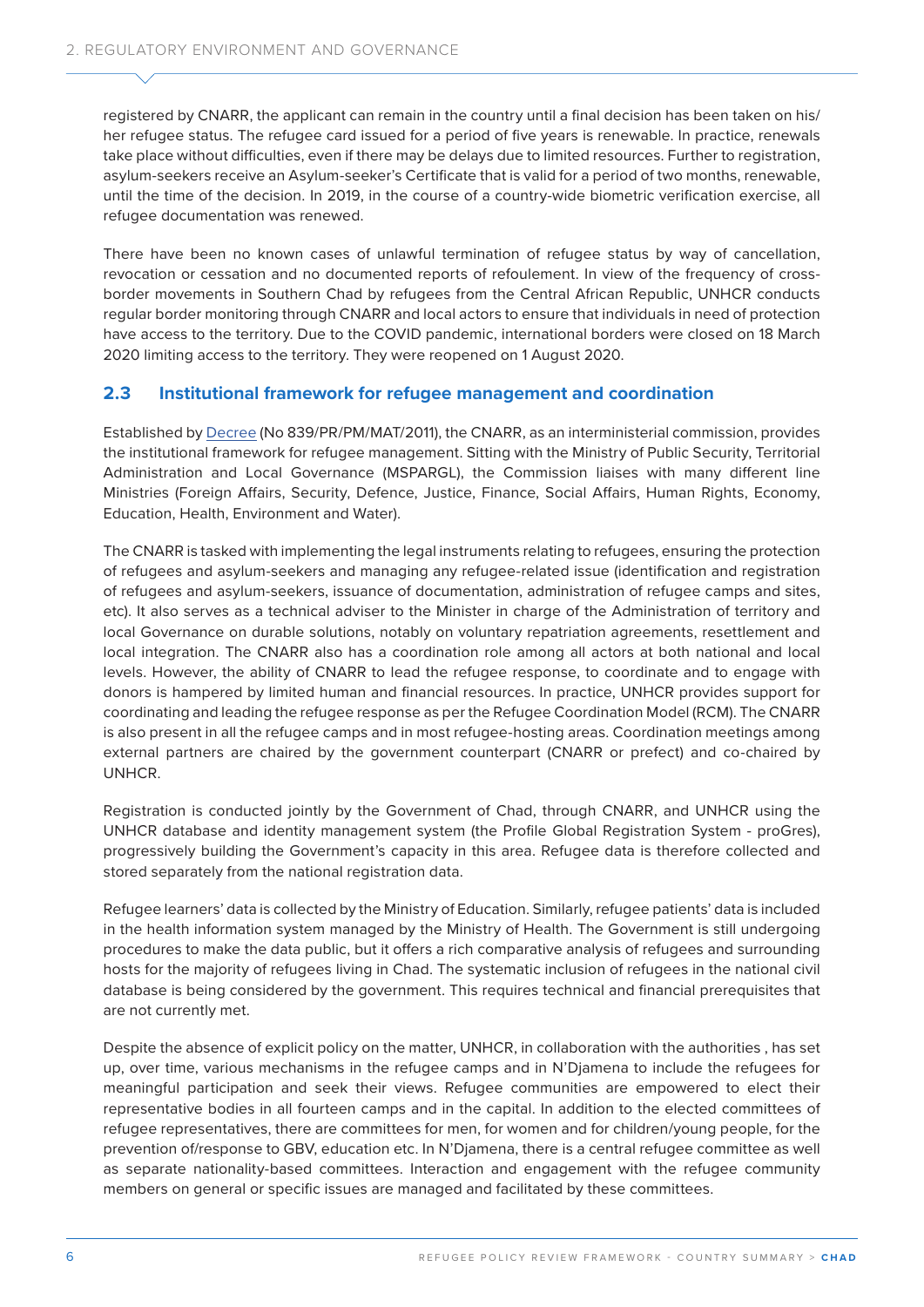Focus group and individual discussions between UNHCR and members of the refugee community take place regularly on a variety of issues with the aim of ensuring that all segments of the refugee population are represented in age, gender and diversity, including persons with specific needs/groups at risk. The COVID–19 pandemic resulted in many restrictive measures imposed by the government, making it challenging to reach out physically to the refugees and leading to the use of alternative means of communication such as posters, banners, radio announcements, telephone calls, SMS, Protection Mobile Team, etc.

# **2.4 Access to civil registration and documentation**

Adult refugees are issued with individual ID cards, and family attestations and ration cards are delivered to each household. As at 30 June 2020, around 90 per cent of refugees possess a refugee ID card and 100 per cent of households have been issued with family attestations. The Government has committed to issuing a card to all adult refugees to enhance their protection and facilitate socioeconomic integration and to raising awareness of the validity of the refugee ID cards. Asylum-seekers are issued with a certificate.

In line with its obligations under the 1951 Refugee Convention (Article 28), the Government of Chad issues Convention Travel Documents (CTD) to refugees. However, these are not machine-readable documents and are not compliant with the International Civil Aviation Organization (ICAO) standards. The ID cards and the CTDs are currently issued by UNHCR and the Government (CNARR). However, the plan is that in the future, ID Cards and CTDs will be issued only by the National Secured Documents Agency (Agence Nationale des Titres Securisés – ANATS).

The March 2015 Presidential Decree on the application of the [Law on Civil Status 008/PR/2013](http://citizenshiprightsafrica.org/wp-content/uploads/2020/11/Tchad-Loi-no-13-08-Etat-Civil-10-mai-2013.pdf) requires all births occurring in Chad to be registered and all newborn children to be issued with birth certificates free of charge. Refugee children are fully covered by this Decree. However, the lack of personnel and resources within the civil registration system and the remoteness of the civil registry centres combine to make the implementation of these provisions challenging, and significantly ineffective. The population remains largely uninformed of the procedures and the importance of birth registration, a fact that is exacerbated by the tradition of cross-border mobility linked to pastoralism and other customs. For these reasons, the national birth registration rate stands at 12 to 15 per cent. Civil registration centres remain largely inaccessible to refugees because of the geographical distance. With UNHCR support, the Directorate of Political Affairs and Civil Status (DAPEC) and the Ministry of Justice have been targeting birth registration of refugee children and the issuance of birth certificates, including for internally displaced and returnee children and children in host communities, as part of a broader strategy to expand civil registration and documentation services, improve statistical records and prevent statelessness.

# **2.5 Justice and Security**

The Government of Chad has overall responsibility for ensuring the security of refugees and asylumseekers, through the Detachment for the Protection of Humanitarian Workers and Refugees or DPHR<sup>3</sup>. The general security situation in the Lake region has been particularly concerning since 2015 because of frequent attacks by armed groups, and despite measures taken by DPHR. This insecurity affects refugees and host communities equally.

Articles 273 to 278 of the Chadian Penal Code outlaw rape. In 2015, child marriage was prohibited by Law No 029/PR/2015 and Order No 006/PR/2015. Other forms of gender-based violence (GBV) are not adequately covered in law. The policies in place are not sufficiently protective against the risk of GBV within Chadian and refugee populations. A national GBV policy is in force since 2011, but it does not apply in the refugee camps. To compensate for this, a referral mechanism exists for the victims among the refugees in order to be taken care of and receive medical, legal and psychosocial support.

<sup>3</sup> DPHR is part of the Ministry of Territorial Administration. Law enforcement forces are detached from the Ministry of Defence to the Ministry of Territorial Administration.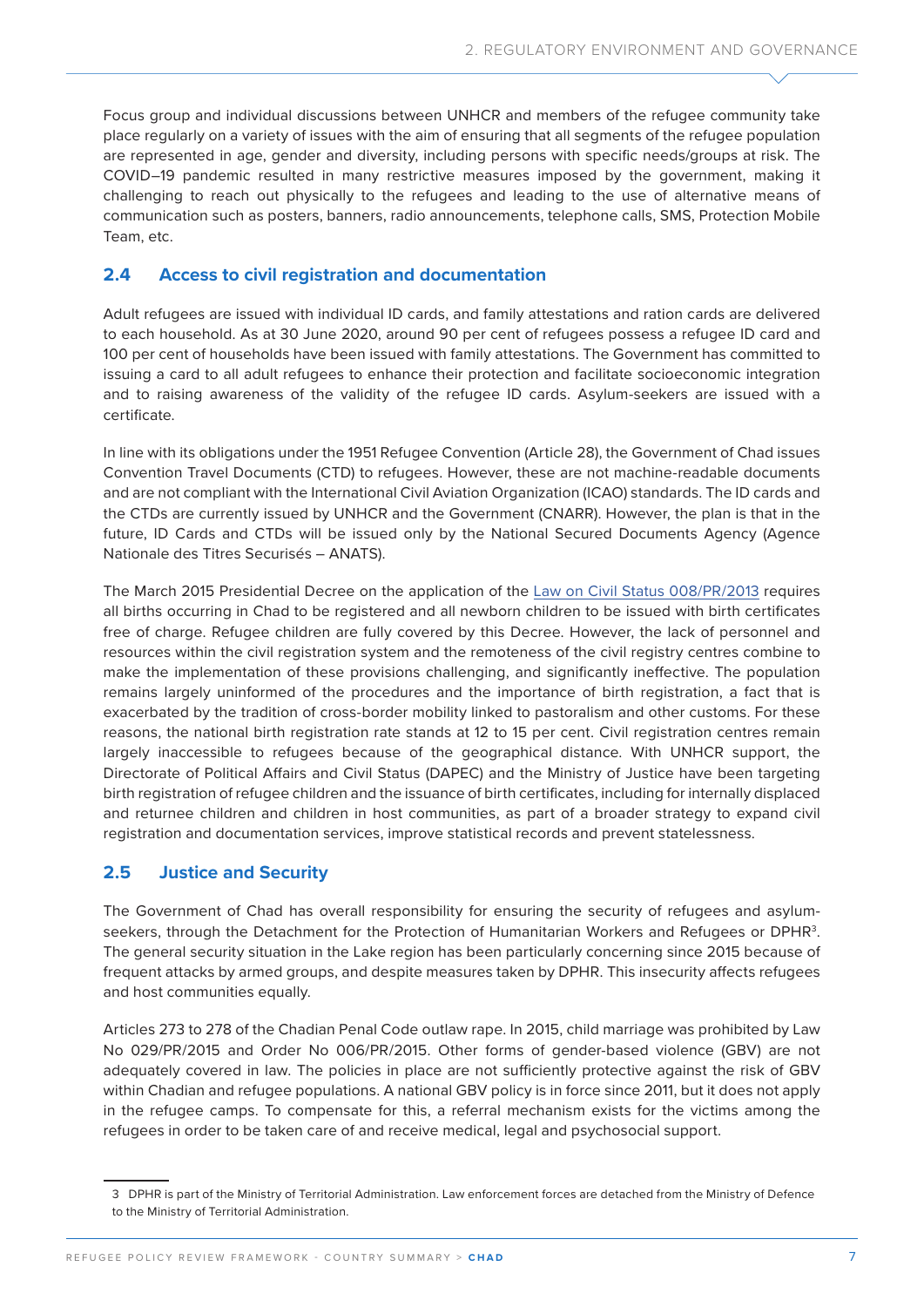Refugee women and girls affected by displacement remain at higher risk of GBV. They can be victims of GBV attributed to tensions with local communities who perceive them as better off. GBV remains prevalent at the time of firewood collection. The fear of reprisals, harassment, ostracism and the general lack of prosecution of the perpetrators of GBV crimes – in favour of traditional resolution mechanisms largely disadvantaging women – undermine efforts to prevent and detect cases efficiently.

Access to justice and the right to sue are defined by Article 29 of the Code of Criminal Procedure, which applies equally to refugees. Refugees can access justice in areas where judicial services are available, under the same conditions as Chadian citizens, although in practice access to justice is constrained by considerable systemic weaknesses. Overall, refugees and asylum-seekers lack awareness of their rights and the legal remedies available to them. Many do not have the financial means to access the Chadian judicial system and live too far from the Court. The state legal aid to which refugees are eligible is in practice hardly accessible. Legal assistance provided by UNHCR is limited in the face of existing needs. Traditional and customary law remain very commonly used by refugees.

# **3 Economic Opportunities**

# **3.1 Freedom of movement**

Article 26 of the [Chadian Constitution](https://www.refworld.org/docid/609e8da34.html) enshrines freedom of movement that applies equally to refugees and asylum-seekers. However, in practice there are restrictions, as the ID refugee cards are not always recognized as legal documents by law enforcement institutions. Refugees therefore tend to limit their movement in order to avoid being checked by law enforcement officers and possibly detained for a short period of time. Refugees and asylum-seekers can receive a sauf-conduit (safe conduct) issued by the CNARR free of charge. The document mentions the intended destination and the duration of absence from the camp. This procedure is not underpinned by any law.

There is no legal framework that determines the place of residence for a refugee in Chad and no restrictions on the choice of place have been reported. Considering that multisector assistance is provided in refugee camps in the east, west and south of the country, refugees tend to opt to live there. Refugees who have the financial means to sustain themselves and/or carry out specific activities outside camp in a given location are free to choose their place of residency in Chad.

# **3.2 Right to work and rights at work**

Refugees as all foreigners are allowed to work in the private sector under specific conditions. The Decree of 15 April 1996 requires the approval of the National Office for Employment Protection (Office National pour la Protection de l'Emploi - ONAPE) before a foreigner can be employed. The Decree is silent about refugees but does not explicitly exclude them. The proportion of foreigners in any given company is set at 2 per cent of the total workforce. Prior to submission to ONAPE, contracts issued to foreigners need to be endorsed by the immigration authorities overseeing foreigner employment. Article 11 of the abovementioned Decree furthermore stipulates that foreigners cannot be hired for non-specialized employment. Companies hiring foreigners are required to pay fees ranging from 100,000 FCFA to 250,000 FCFA. These restrictions make it challenging for refugees to be hired in private companies. There is no data available as to the percentage of refugees employed in the formal private sector. A significant number of refugees have found employment in the informal sector, but data is not available for this either. Refugees are not allowed to work in the public sector as per Article 5 of Law 17 on the General Statute of the Civil Service of 31 December 2001.

Refugees who have secured a job in the formal private sector do not need to be issued with a work permit.

Decree No 1793/PR/PM/MECDT/2015 establishing procedures for the creation, modification, dissolution, or cancellation of enterprises enables foreigners to register and open businesses in their own name. By extension and in the absence of any legal provisions to the contrary, this provision applies to refugees as well. There is no data available on refugees who own their own businesses.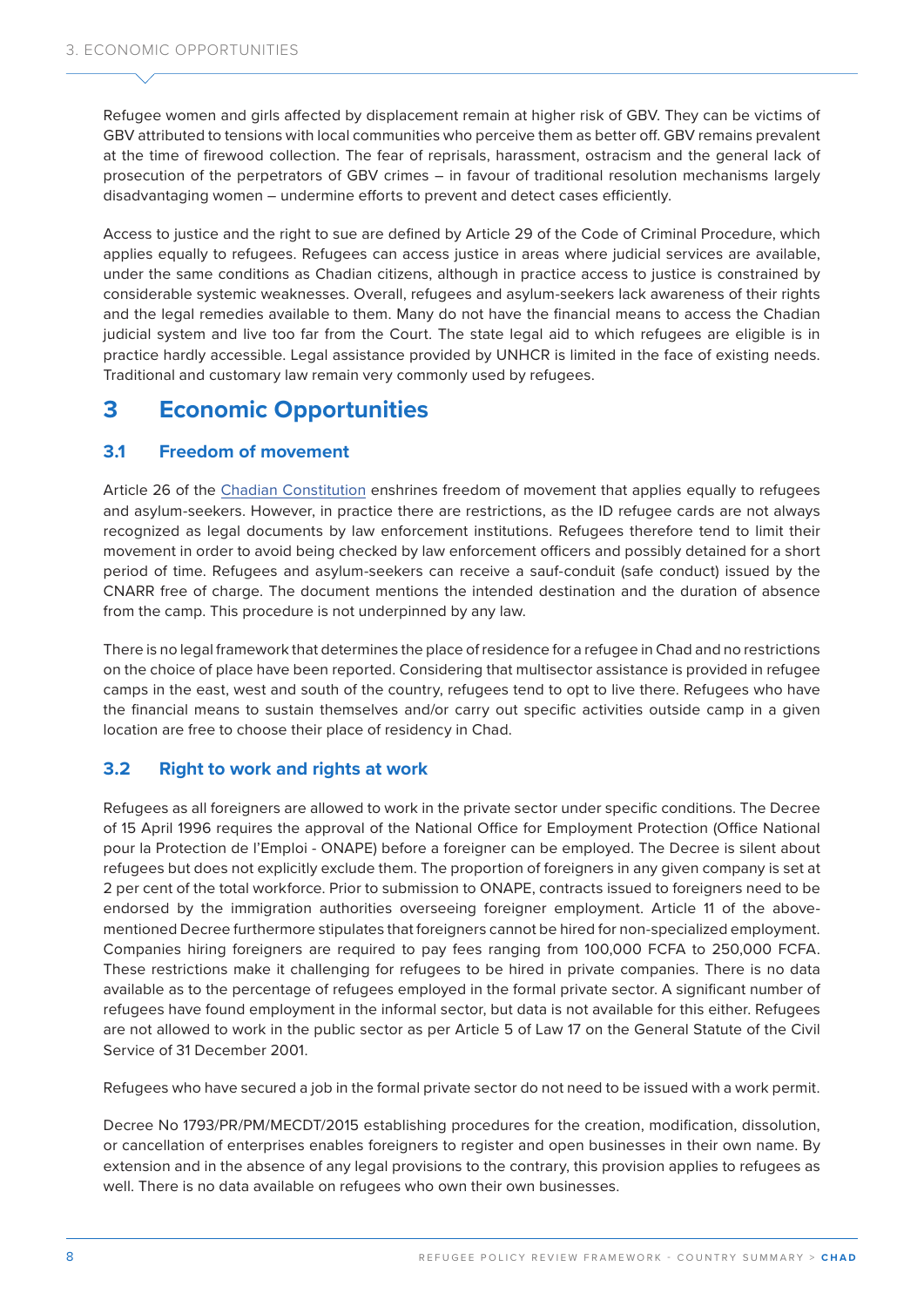When officially employed in the private sector, refugees are entitled to receive the same wages and benefits (unemployment and social security benefits) as nationals. The national minimum wage policy spelled out in the 2002 General Collective Agreement<sup>4</sup> applies to nationals and refugees equally. In practice, some employers hire foreigners and refugees without ONAPE authorization and may differentiate their treatment from that of nationals in terms of salaries and social benefits.

Law 38 of 11 December 1996 on the Labour Code broadly protects children from forced labour. Children under 14 cannot be employed in any position, unless under an exemption stated by decree, with the approval of the Ministry of Labour and Social Security and the Ministry of Public Health, based on consideration of the tasks to be performed. The children's legal guardians also have to consent to the recruitment. Children under 18 cannot perform any work at night.

According to the National Investment and Export Agency business set-up guide, as well as Decree 1793/ PR/PM/MECDT/2015 establishing procedures for the creation, modification, dissolution, or cancellation of enterprises, any foreigner who intends to start a business or practise a liberal profession must meet the listed conditions. By extension and in principle refugees can practise a liberal profession; however, the lack of adequate documentation is an obstacle to meeting the administrative requirements.

#### **3.3 Land, housing and property rights**

There are no laws or policies on land issues that specifically refer to refugees, hence any provisions that relate to foreigners are considered to apply to refugees. Land ownership is a complex matter in the absence of codified land law and the general land ownership regime is a mix of formal and traditional rights. Access to and control of land and natural resources in urban and rural areas are governed by customary and Islamic laws. While customary systems of land access vary widely across the country, most Chadians traditionally obtain land through their kinship group or lineage, by application of the principle of first occupant and, in the case of women, through marriage.

Refugees have access to farmland through loans or leases. In principle, they also have the right to buy land, although in practice this is hardly accessible because of the prevalence of the traditional ownership system, their inability to produce financial documentation and other administrative obstacles. Most land access issues for refugees arise in southern Chad where there is a greater overall reliance on agriculture and where practices vary. Refugees tend to negotiate land access directly with landowners, paying in cash or in-kind (percentage of crops). They may receive documents attesting the right of access, signed by the regional administrative authorities (Sub-Prefect) or a traditional leader. In some cases, refugees do not receive any form of documentation and therefore run the risk of having the land access being cancelled by its owners. Some localities refuse to grant land access to refugees.

Between 2019 and mid-2020, 4,882 hectares of agricultural land were made accessible to refugees for exploitation for a period varying between one to three years through written or verbal agreements.

By law, refugees have access to housing and immovable property. In practice, they generally cannot afford to purchase for financial reasons. Most urban refugees rent their dwellings from private owners. It happens that some of them pay higher rents than average.

Social affairs are managed by the Ministry of Women and Early Childhood and the Ministry of Health and Solidarity. Within the social protection strategy, there is no housing assistance scheme available to vulnerable Chadian nationals. In N'Djamena, in the event of flooding, the affected population may receive ad hoc support for relocation, but this will be very limited in time and in amount. Such interventions, usually supported by the humanitarian community, do not specifically include urban refugees.

<sup>4</sup> http://www.droit-afrique.com/upload/doc/tchad/Tchad-Convention-collective-generale-2002.pdf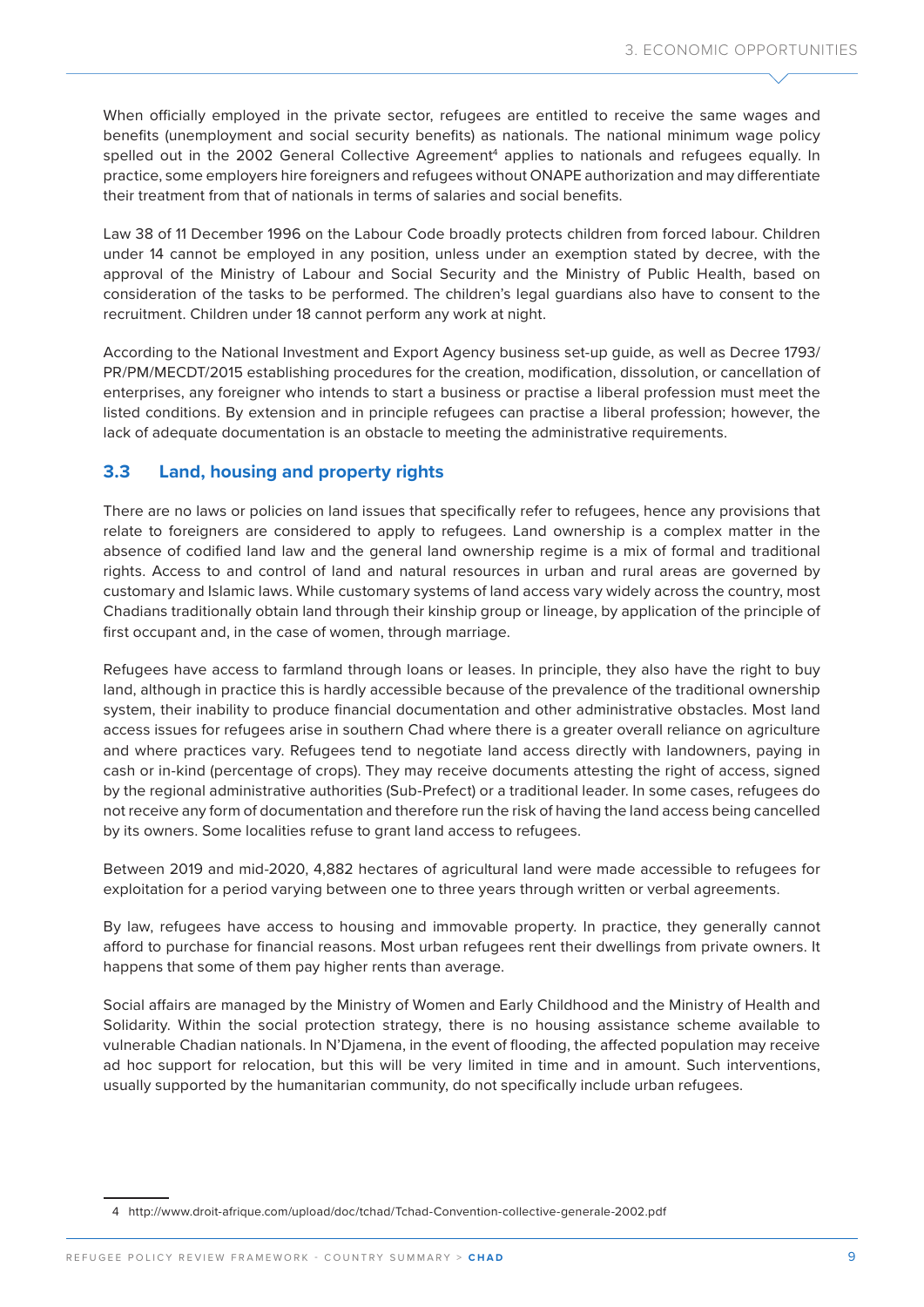# **3.4 Financial and administrative services**

In principle, there is no legal barrier to refugees accessing the services of banks and financial institutions. In practice, refugees do not possess the required documentation in the form of an identification document issued by a national authority. The refugee ID card is not considered an official document. In recent years, some financial institutions, mainly in the South, have allowed refugees to access bank accounts — mainly savings accounts — with refugee ID cards.

The conditions are generally more rigid for refugees' access to credit: a regular income or guarantees in the form of property collateral, a Chadian guarantor, or a pledge of a percentage of the loan are usually required. Financial institutions consider refugees to be high-risk borrowers and do not usually provide them with access to credit. Chadians with no formal employment are also excluded from accessing credit.

Bank of Central African States (Banque des Etats d'Afrique Centrale – BEAC) Regulation No 01/11 CEMAC/ UMAC/CM relating to the exercise of electronic money issuance activity governs the use of mobile money in the country. Mobile money accounts are not well developed in Chad, but the largest mobile network operators have created ways to transfer and receive money via mobile phone numbers, without any additional proof of ID. Mobile money is an option included in SIM card packages. SIM card registration is required by law in Chad as per Order No 040/MPTIC/10 of 12 November 2010. The Ministry of Post and New Information Technologies and the electronic communication and post regulatory authority are involved in the oversight of SIM registration.

Previously, refugees were not allowed to obtain SIM cards by using their refugee ID card and were thus forced to resort to informal methods such as having a local sponsor registered on their behalf. Now, mobile network operators accept refugee ID cards as valid proof of identity. Refugees who lack a refugee ID card can be endorsed by those who have a refugee ID card at family level for SIM card registration. Asylum-seekers have no access to SIM cards.

To enter the labour market, refugees and foreigners do not have to undergo a recognition process of their diplomas or other qualification by the authorities. The necessary checks are performed by the employer. Refugees or foreigners wishing to sit for secondary studies (Baccalaureate cursus) or begin studies in Chad must present academic documents attesting to their background and previous level. As regards driving licences, in the absence of an international driving licence, refugees or foreigners must get a Chadian driving licence issued by ANATS.

There are no policies in place to provide for formal and organized skills development programmes at national level. A limited number of refugees and host community members benefit from vocational training projects that are mainly funded by international partners.

# **4 Access to National Public Services**

# **4.1 Education**

The education policies allow for all refugees and asylum-seekers to be enrolled in primary, secondary and tertiary school and be part of the national education system. Since 2014, refugee students have been following the national curriculum in French or Arabic and refugee teachers have been trained like their Chadian counterparts and refugee camp schools have been progressively elevated to the rank of official Chadian public school. The Refugee Education strategy [2030](about:blank), which further strengthens the inclusion of refugees and other displaced persons in the national education system is planned to be validated and endorsed by the Government in November 2020<sup>5</sup>.

In March 2020, prior to closure of the schools due to COVID-19, there were 100,143 refugees enrolled in schools, half of them girls. Refugees have access to Chadian national exams at the end of the fundamental

<sup>5</sup> <https://data2.unhcr.org/en/documents/details/83328>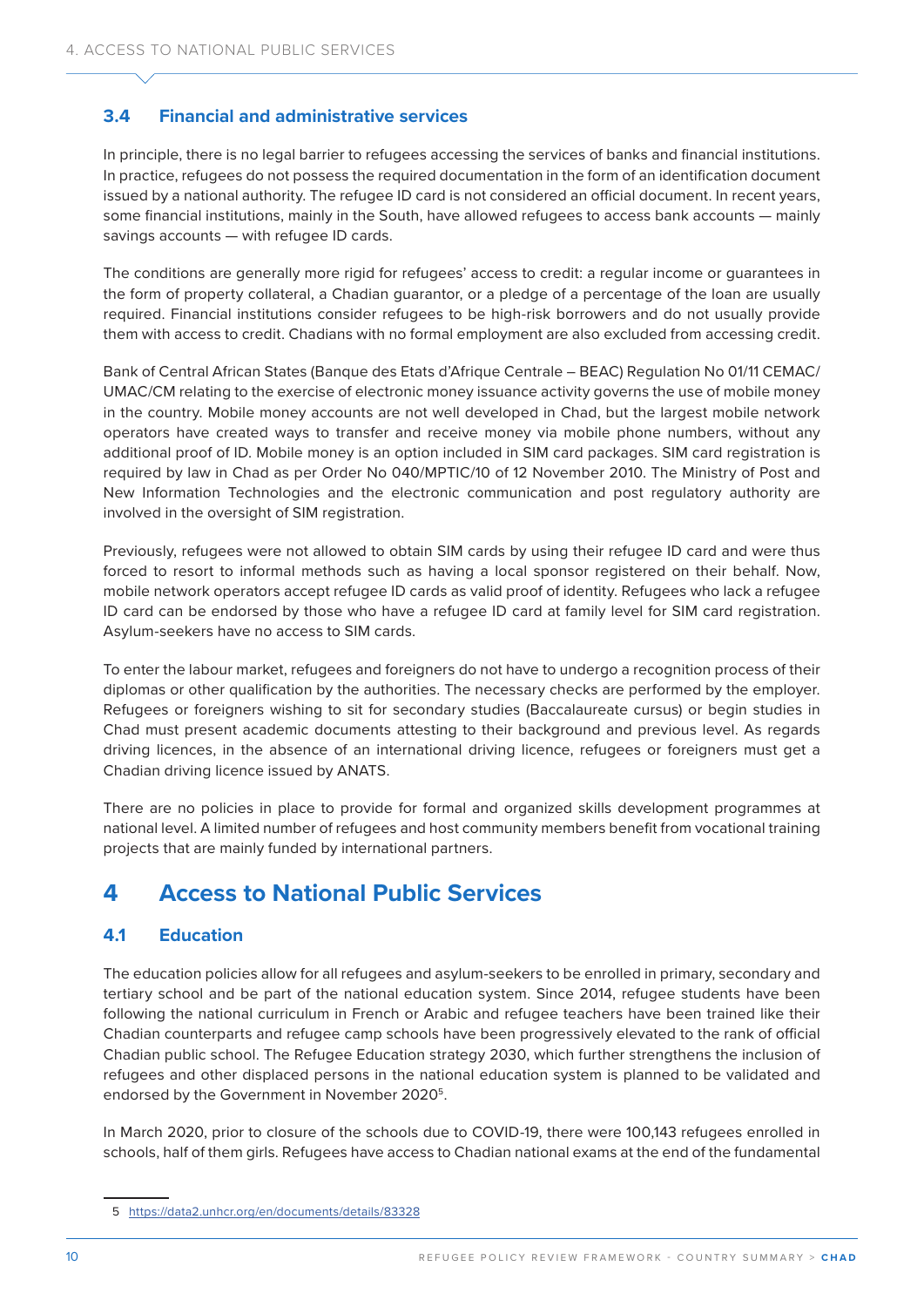cycle (Brevet d´Etude Fondamentale – BEF) and at the end of secondary studies (Baccalaureate). The Government of Chad has created examination centres for both levels. Enrolment rates among refugees have steadily increased since 2014. In March 2020, gross enrolment rates among refugees were: 79 per cent in primary, 31 per cent in lower secondary and 13 per cent in upper secondary. In November 2020, the rates were 67 per cent in primary, 28 per cent in lower secondary and 10 per cent in upper secondary<sup>6</sup>.

Chad does not have an official accelerated curriculum to allow host community and refugee children to catch up on missed periods of education. This greatly impacts all children and young people in Chad, considering that only half of children attend primary school and that alternatives for out-of-school children remain very limited. In the camps, catch up classes have been organized in collaboration with local education authorities to allow refugees to finalize the school year of their flight so that they do not have to repeat the year. Nigerian and Sudanese refugee children, who come from a different school grade system, are tested before they can integrate into the national education system. The same applies to refugee teachers who can teach in the camps once they have been trained on the Chadian curriculum.

# **4.2 Healthcare**

The National Health Policy 2016–2030 gives refugees and asylum-seekers access to public health-care services in the same manner as nationals. The aim of the policy is to set up an efficient and resilient healthcare system that can cater for the needs of all populations living in Chad and especially the most destitute and vulnerable ones. A Memorandum of understanding signed in 2019 between UNHCR and the Ministry of Health (MoH) foresees the progressive integration of camp-based medical centres into the Chadian national health system. However, its implementation is on hold due to the COVID-19 pandemic and other priorities within the MOH.

For Chadians and refugees alike, practical access and quality health care are constrained by a shortage of qualified health workers, medicines, health infrastructure and diagnostic equipment, and the need for upfront payment in most cases. In urban areas, the distance to the secondary health centres is a further hindrance. Refugees face additional challenges in relation to language and cultural barriers. Without UNHCR support, health care for refugees and host communities would largely be prohibitive and inaccessible.

The Government's measures in response to COVID-19 include refugees and nationals alike. Refugees are included in national, provincial and local health prevention and response plans, ensuring that they can benefit from the same medical care as nationals.

By virtue of specific provisions of the National Health Policy aimed at reducing maternal and neonatal mortality and promoting health among young people and adolescents, refugee women and girls have equal access to the sexual and reproductive health services and other women's health services enjoyed by Chadian women and girls. Family planning commodities are not always available in national health centres due to lack of funding, but they are in the camp health centres. Despite the willingness of the Government of Chad to provide free caesarean section, surgical and medical emergency services in secondary health-care facilities, these are not yet free of charge. Refugee women in need of a caesarean are supported by UNHCR.

There is no government health insurance available for the population. It has been planned for as part of an outdated national universal health coverage implementation strategy 2017–2019. The national universal health coverage committee is working on a survey to set up the contribution system for the first target group of the programme: the poor and the most vulnerable. Refugees are being targeted under this programme.

<sup>6</sup> Source: UNHCR Chad EMIS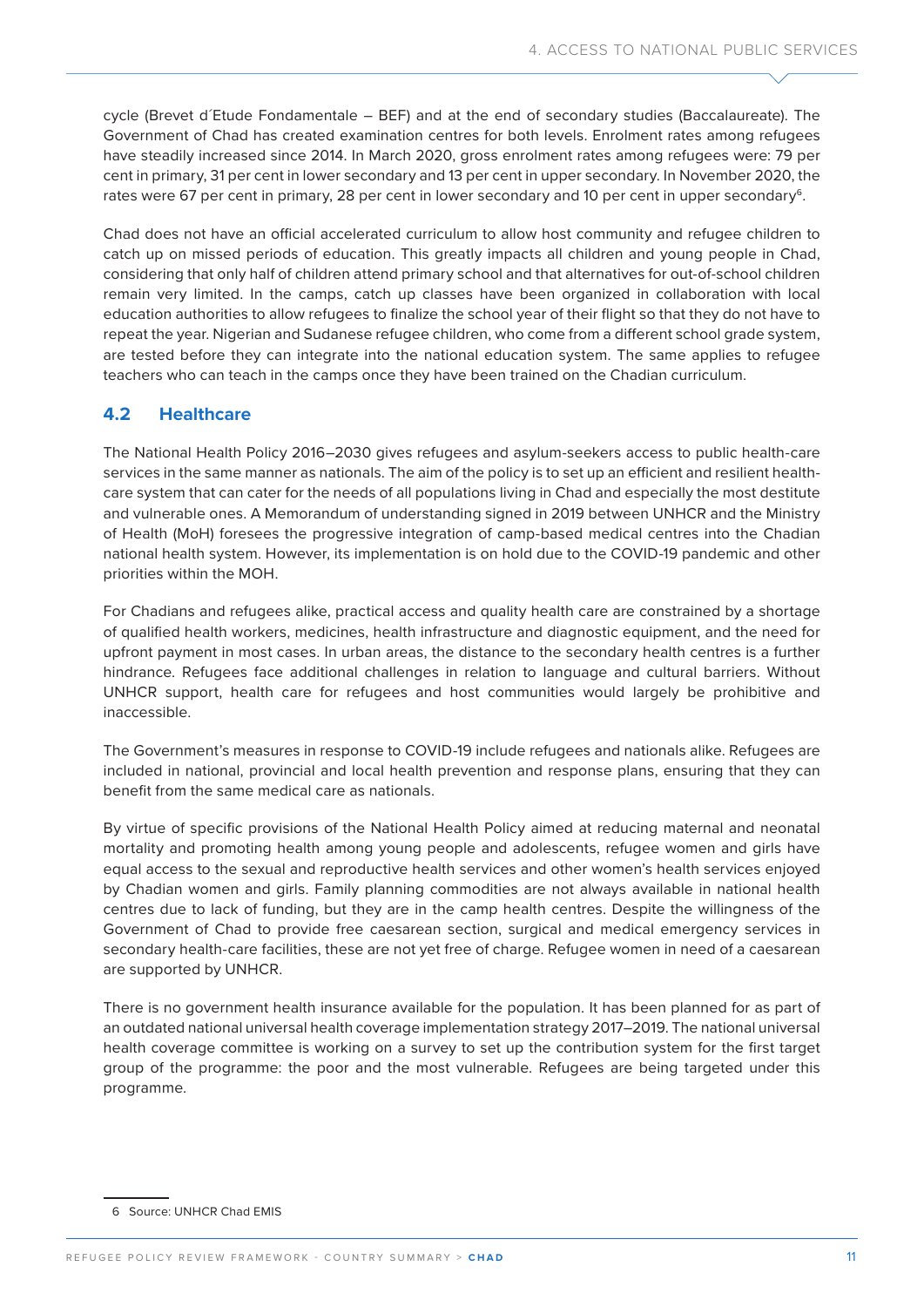# **4.3 Social protection**

Most Chadian households do not have access to formal social protection and rely on a limited public provision of basic services. The underfunded Government safety net programmes have traditionally been limited to subsidies for children, either as in-kind support in education and nutrition or as free access to health-care services. Older persons and persons living with disabilities are eligible to receive any form of on-going financial or social support.

Vulnerable refugees are excluded from the benefit of these limited social protection measures. Refugees living with disabilities, older refugees, single women, chronically ill individuals, at-risk children and other categories of refugees and asylum-seekers deemed to be at risk are assisted by UNHCR and humanitarian partners in the camps. In urban settings, where assistance is very limited, vulnerable refugees are cared for by their families.

A unified social register (RSU) is in the process of being developed. Its aim is gradually to create an online database of all of the vulnerable people in Chad (including refugees), thus facilitating the rapid targeting of vulnerable people by the various programmes.

# **4.4 Protection for vulnerable groups**

Chad passed the national counter-trafficking law in 2018, which covers human trafficking. Law 06/PR/2018 designates the National Committee to Combat Trafficking in Persons as the lead entity addressing trafficking. The government also adopted an anti-trafficking Road Map in 2019 to implement the 2018 National Action Plan. In practice, the related measures are still very much nascent and victims of human trafficking do not benefit from an adequate support system.

A referral mechanism exists for the survivors of GBV to be taken care of and receive medical, legal and psychosocial support. However, in practice, because of the underdevelopment situation and the underfunding of national protection services targeting vulnerable groups, the survivors of GBV as the refugee victims of trafficking, unaccompanied and separated refugee children, and other categories of vulnerable refugees typically do not have access to the care and protection programme systems set up by the Government. Equally, vulnerable Chadian nationals also face a reality of inadequate care and support systems.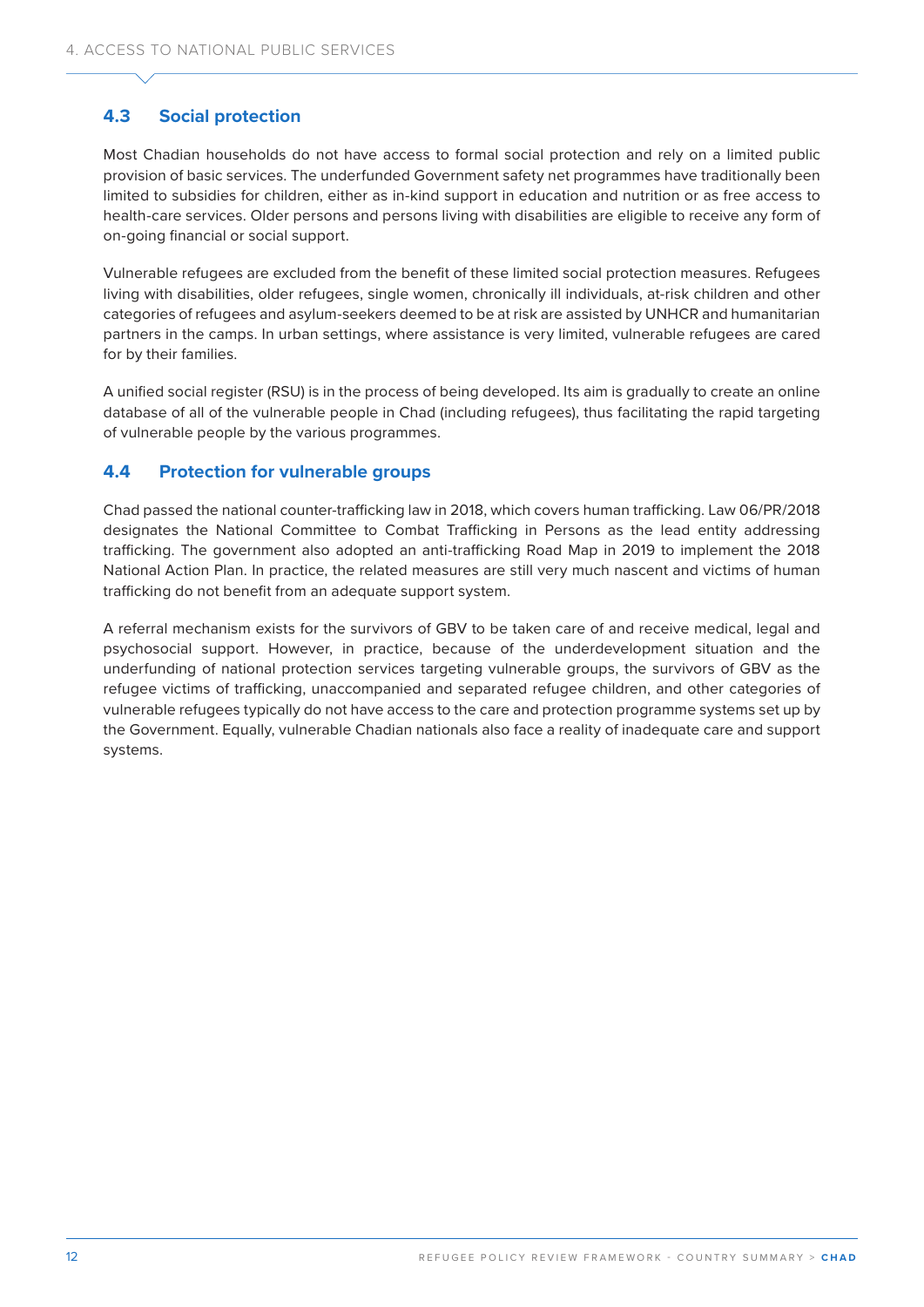# **5 Cross Sectors**

**Characteristics of registered refugees and asylum-seekers in total refugee population\***  as at 30 June 2020



### **5.1 Gender**

Gender considerations can generally be improved in a large number of policy subdimensions. As mentioned above, the most consequential policy sub-dimensions in terms of socioeconomic development are as follows:

- i. **Institutional framework for refugee management and coordination**, the limited participation of refugee women in the consultative committees and, consequently, the most often insufficient consideration for women and girls' concerns, needs and contributions, and their inclusion in national plans and programmes.
- ii. **Justice and security**, the challenges faced to prevent and address gender-based violence.
- iii. **Land, housing and property**, the difficulty for refugee women to inherit or own land.
- iv. **Education**, the limited access to education of refugee girls, notably because of their school dropout (it should be noted that at the beginning of the 2020/2021 academic year, the net enrolment rate of girls across the country was 43 per cent at primary level, 13 per cent at lower-secondary level and just 3 per cent at upper secondary level).
- v. **Health care**, the insufficient prioritization of the specific needs of women and girls, including refugee women and girls, with the maternal and reproductive health services remaining underdeveloped in some locations and struggling to be fully effective due to a lack of material and financial support.

#### **5.2 Social inclusion**

As mentioned above, the most consequential differences or restriction in terms of socioeconomic development affecting refugees with particular characteristics are as follows:

- i. **Access to civil registration and documentation**, with the low percentage of births registered, particularly in rural areas, putting large numbers of refugee children at risk of statelessness.
- ii. **Education**, with registration fees often higher for refugee children and young people (in some schools located outside the camps and for access to higher education).
- iii. **Social protection**, with the lack of access to safety nets for the refugees, including the most vulnerable

\* Note: the population figures in this paper differ slightly from those published on the [UNHCR data portal](https://www.unhcr.org/refugee-statistics/download/) due to a reduction process.